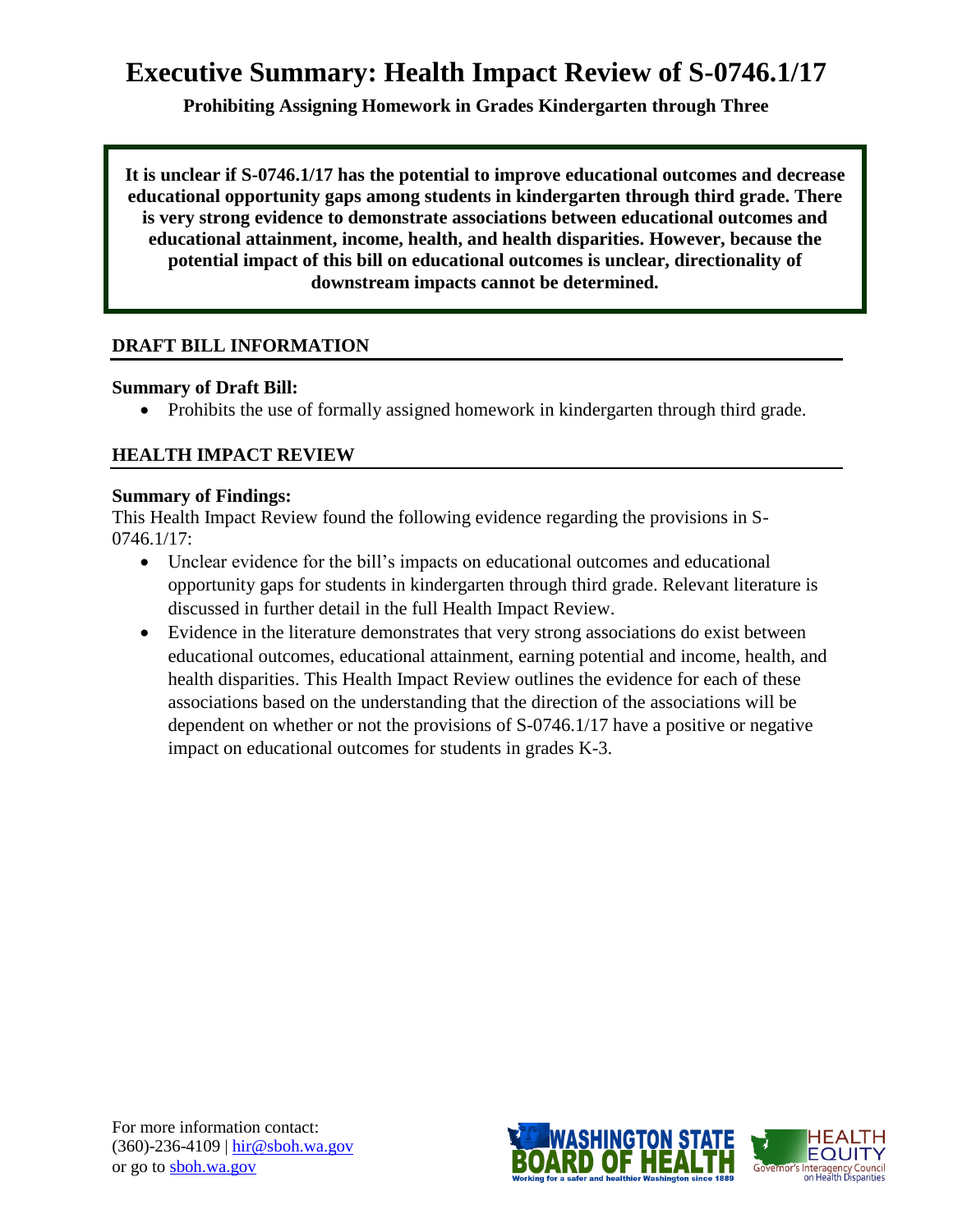# **Health Impact Review of S-0746.1/17**

**Prohibiting Assigning Homework in Grades Kindergarten through Three**

# **January 30, 2017**

Author: Alexandra Montaño Contributor/Reviewer: Christy Hoff Reviewer: Michelle Davis Reviewer: Kelie Kahler

## **Contents**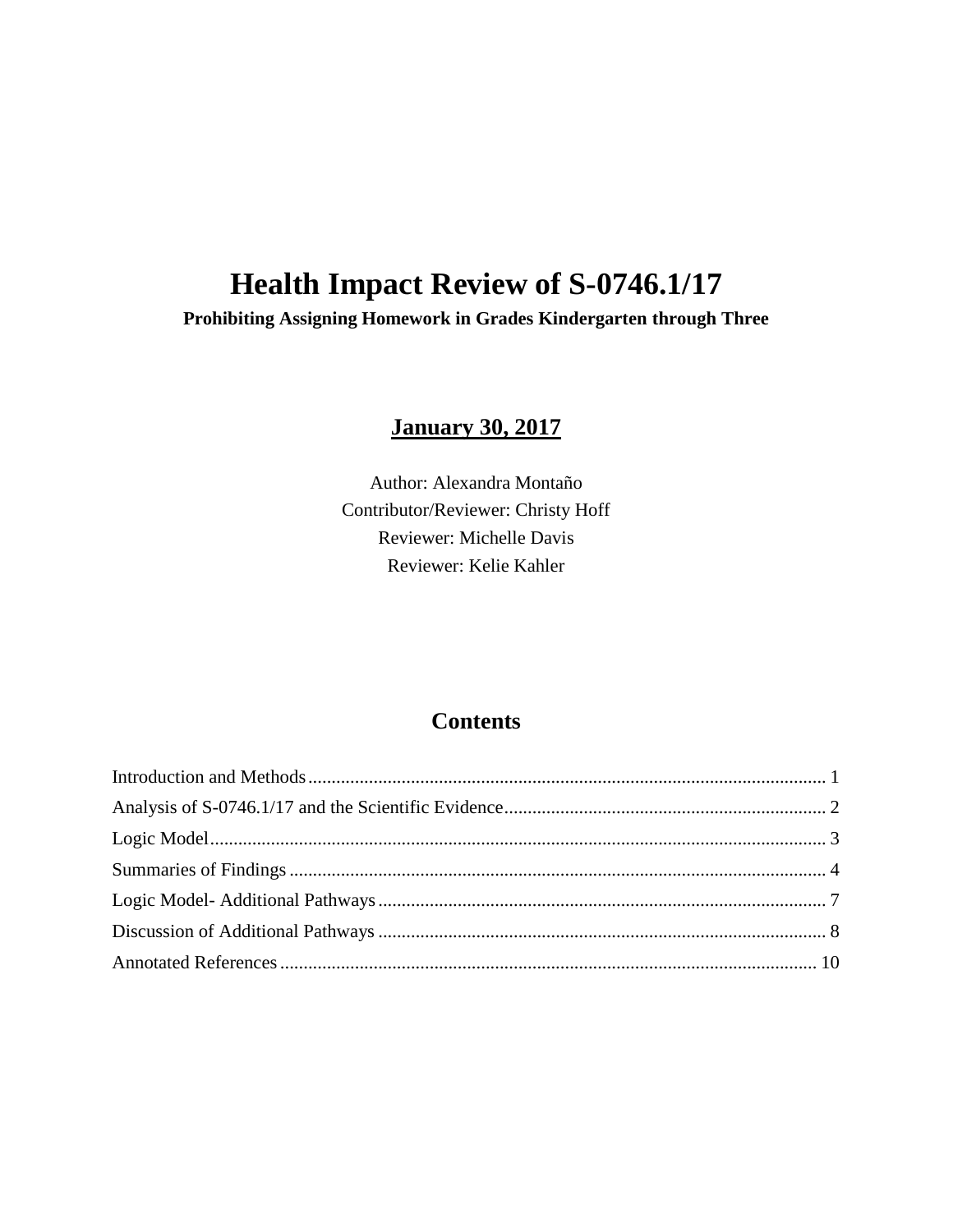# **Introduction and Methods**

<span id="page-2-0"></span>A Health Impact Review is an analysis of how a proposed legislative or budgetary change will likely impact health and health disparities in Washington state [\(RCW 43.20.285\)](http://apps.leg.wa.gov/rcw/default.aspx?cite=43.20.285). For the purpose of this review 'health disparities' have been defined as the differences in disease, death, and other adverse health conditions that exist between populations [\(RCW 43.20.270\)](http://apps.leg.wa.gov/rcw/default.aspx?cite=43.20.270). This document provides summaries of the evidence analyzed by State Board of Health staff during the Health Impact Review of draft bill S-0746.1/17.

Staff analyzed the content of S-0746.1/17 and created a logic model depicting possible pathways leading from the provisions of the bill to health outcomes. We consulted with experts and contacted stakeholders with diverse perspectives on the bill. State Board of Health staff can be contacted for more information on which stakeholders were consulted on this review. We conducted objective reviews of the literature for each pathway using databases including PubMed and Google Scholar.

The following pages provide a detailed analysis of the bill including the logic model, summaries of evidence, and annotated references. The logic model is presented both in text and through a flowchart (Figure 1). The logic model includes information on the strength of the evidence for each relationship. The strength-of-evidence has been defined using the following criteria:

- Not well researched: the literature review yielded few if any studies or only yielded studies that were poorly designed or executed or had high risk of bias.
- **A fair amount of evidence:** the literature review yielded several studies supporting the association, but a large body of evidence was not established; or the review yielded a large body of evidence but findings were inconsistent with only a slightly larger percent of the studies supporting the association; or the research did not incorporate the most robust study designs or execution or had a higher than average risk of bias.
- **Strong evidence:** the literature review yielded a large body of evidence on the relationship (a vast majority of which supported the association) but the body of evidence did contain some contradictory findings or studies that did not incorporate the most robust study designs or execution or had a higher than average risk of bias; or there were too few studies to reach the rigor of 'very strong evidence'; or some combination of these.
- **Very strong evidence:** the literature review yielded a very large body of robust evidence supporting the association with few if any contradictory findings. The evidence indicates that the scientific community largely accepts the existence of the association.

This review was subject to time constraints, which influenced the scope of work for this review. The annotated references are only a representation of the evidence and provide examples of current research. In some cases only a few review articles or meta-analyses are referenced. One article may cite or provide analysis of dozens of other articles. Therefore the number of references included in the bibliography does not necessarily reflect the strength-of-evidence. In addition, some articles provide evidence for more than one research question so they are referenced multiple times.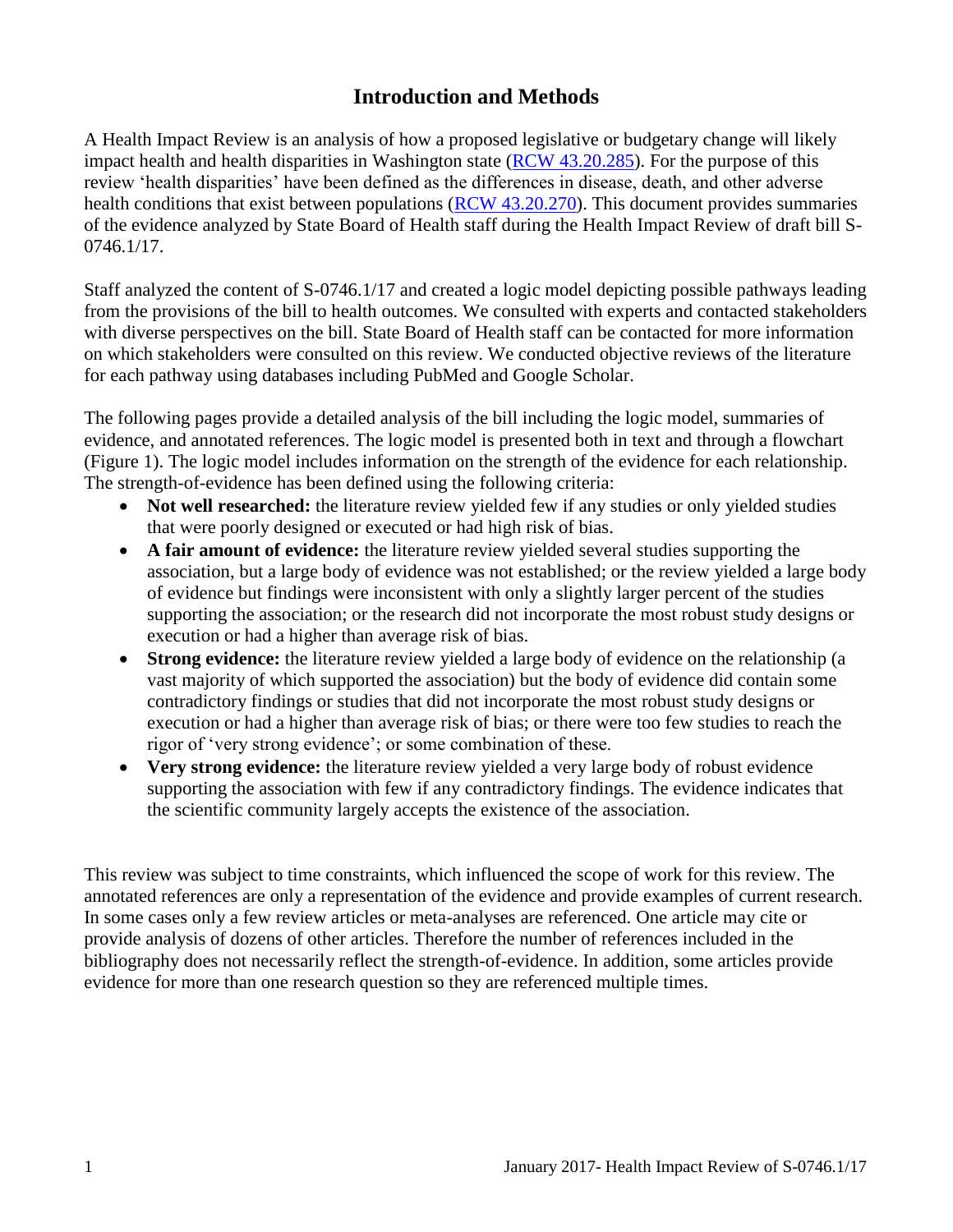## **Analysis of S-0746.1/17 and the Scientific Evidence**

#### <span id="page-3-0"></span>*Summary of S-0746.1/17*

• Prohibits the use of formally assigned homework in kindergarten through third grade.

#### *Health impact of S-0746.1/17*

It is unclear if S-0746.1/17 has the potential to improve educational outcomes and decrease educational opportunity gaps among students in kindergarten through third grade. There is very strong evidence to demonstrate associations between educational outcomes and educational attainment, income, health, and health disparities. However, because the potential impact of this bill on educational outcomes is unclear, directionality of downstream impacts cannot be determined.

#### *Pathways to health impacts*

The potential pathways leading from the provisions of S-0746.1/17 are depicted in Figure 1. The likely impact of prohibiting homework in kindergarten through third grade on educational outcomes and educational opportunity gaps is not well researched. Relevant literature is discussed in more detail on page 4 of this review.1-5 Evidence in the literature shows that very strong associations do exist between educational outcomes, educational attainment, earning potential and income, health, and health disparities.<sup>6-30</sup> These associations are discussed in greater detail on page 8 and are based on the understanding that the direction of the associations will be dependent on whether or not the provisions of S-0746.1/17 have a positive or negative impact on educational outcomes for students in grades K-3.

#### *Scope of this Health Impact Review*

This Health Impact Review focuses on the literature that examines associations between homework and educational outcomes for kindergarten through third grade. Although a large body of literature exists on homework and a number of outcomes, we focused our attention on K-3 literature as these are the grades that would be impacted by this bill. We also looked at other potential pathways leading from the provisions of this bill, such as impacts on sleep and time spent on family and leisure-time activities, which are discussed in the other considerations section on pages 5-6.

#### *Magnitude of impact*

Title 28A RCW refers to common school provisions and common schools are defined in RCW 28A.150.020 as, "…schools maintained at public expense in each school district and carrying on a program from kindergarten through the twelfth grade or any part thereof including vocational educational courses otherwise permitted by law." Therefore, because this bill would add a new section to chapter 28A.320 RCW, it would apply only to public schools in Washington. Data from the Office of Superintendent of Public Instruction indicates there are 335,165 students enrolled in kindergarten through third grade in public schools in Washington for the 2016-2017 school year.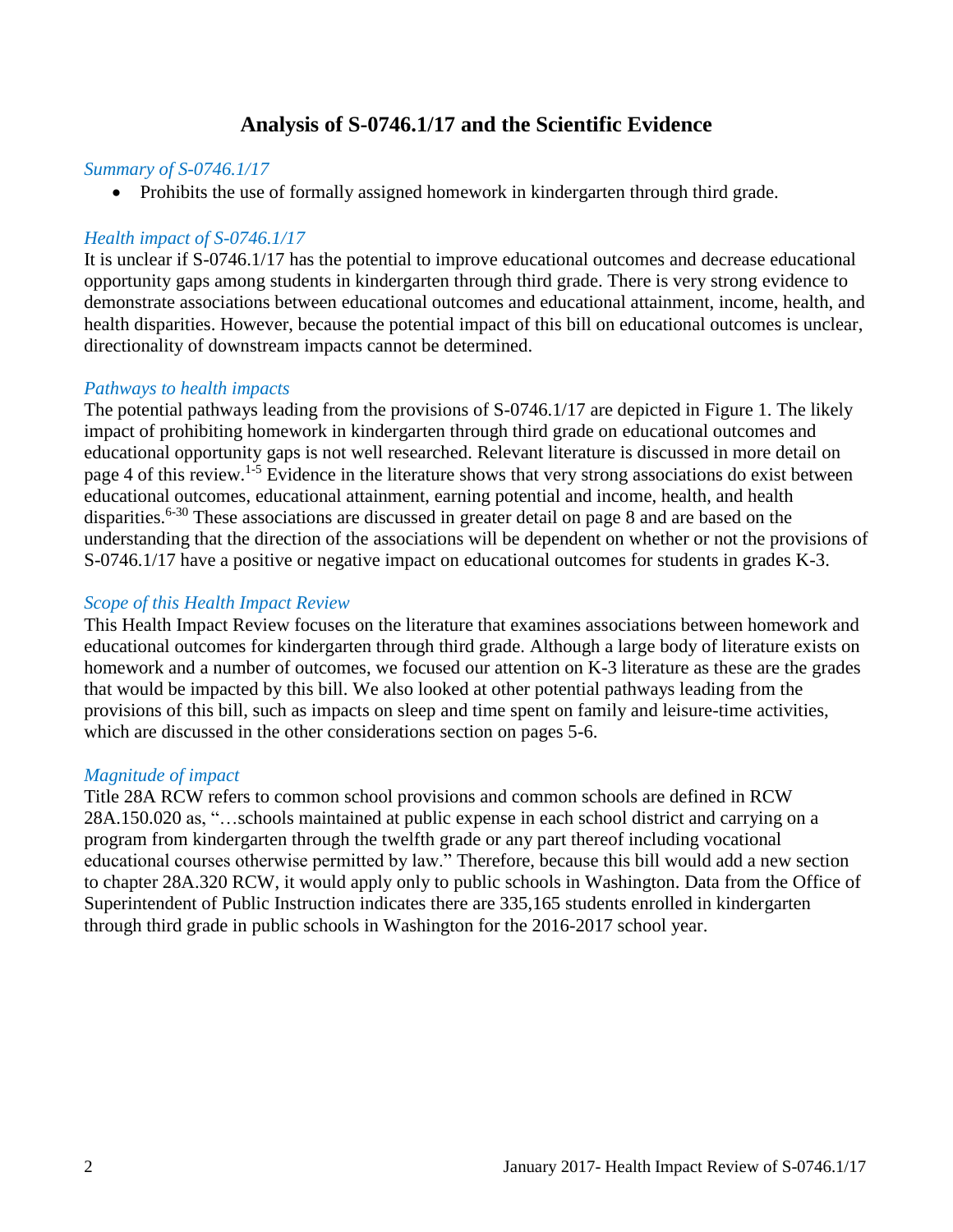



<span id="page-4-0"></span>**Figure 1 Prohibiting Assigning Homework in Grades Kindergarten Through Three S-0746.1/17**

\*See the full Health Impact Review for discussion about additional pathways leading from educational outcomes

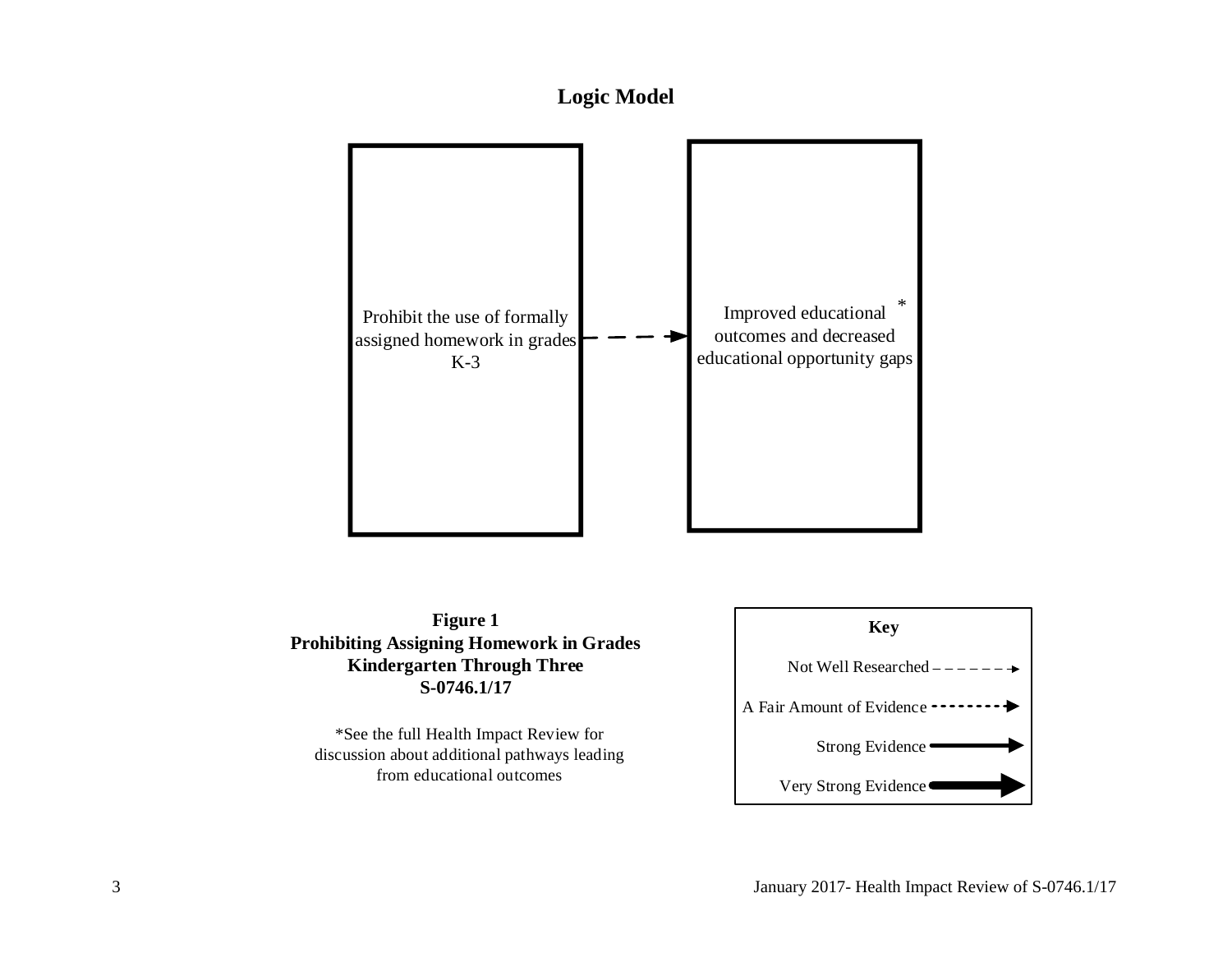## **Summaries of Findings**

<span id="page-5-0"></span>**Will prohibiting the use of formally assigned homework in kindergarten through third grade improve educational outcomes and decrease educational opportunity gaps?** It is unclear if S-0746.1/17 has the potential to improve educational outcomes and decrease educational opportunity gaps among students in kindergarten through third grade. There is a large body of literature that examines the impacts of homework on a number of different outcomes, including educational outcomes. However, there is very limited evidence for these outcomes in early elementary, particularly kindergarten through third grade. The small amount of literature that does exist is more than 15 years old, may no longer be generalizable, and the findings are conflicting. There is also a lack of research that looks at the impacts of assigning homework on educational outcomes for different populations, which would provide us with an understanding of the role that homework plays in decreasing educational opportunity gaps. Although eliminating homework in some, or all grades has been a topic of much discussion over the last few years, most of the actions and recommendations have not been supported by scientific evidence.

We identified three studies that found positive associations between assigning homework and improved academic outcomes such as classroom grades in early elementary education. In a 1995 study by Townsend, the author aimed to understand the effects of vocabulary homework on the acquisition of vocabulary knowledge and understanding among two classes of third grade students; one that was assigned homework and one that was not. <sup>4</sup> Test scores from both classes indicate that the classroom without homework had a mean vocabulary test score of 58.4 while the classroom with homework had a mean score of 69.3. The author concluded that homework in vocabulary increases student understanding of the words and has a significant effect on vocabulary development.<sup>4</sup> The other two studies by Cooper et al. used a sample of students in grades 2-4 to understand the relationships between attitudes about homework, amount of homework assigned and completed, and student achievement.<sup>2,3</sup> In both studies, the authors found that among students in grades 2-4, classroom grades were predicted by how much homework a student completed.<sup>2,3</sup>

We identified one study that found a negative association between homework and academic achievement. In this study of third grade students by Wynn (1996), the author found that the amount of time students spent on homework did not significantly contribute to grades.<sup>5</sup>

In 1989, Cooper conducted a systematic review of over 120 empirical studies to examine the effects of homework and his findings further demonstrate that the evidence in this area is conflicting. Generally, Cooper found evidence in the literature to suggest that homework improves retention and understanding of academic material, improves study skills and attitudes toward school, as well as enhancing nonacademic traits such as organization, self-discipline, and independent problem solving.<sup>1</sup> However, literature also suggested potentially negative effects of homework including loss of interest in academic material, less time for community and leisure activities, parental interference and pressure, potential for cheating on assignments under stress, and increased differences between high and low achievers. In total, Cooper identified 20 studies that compared the academic outcomes of students who were given homework versus those who were not. Of these, 14 studies demonstrated positive effects of homework on achievement and 6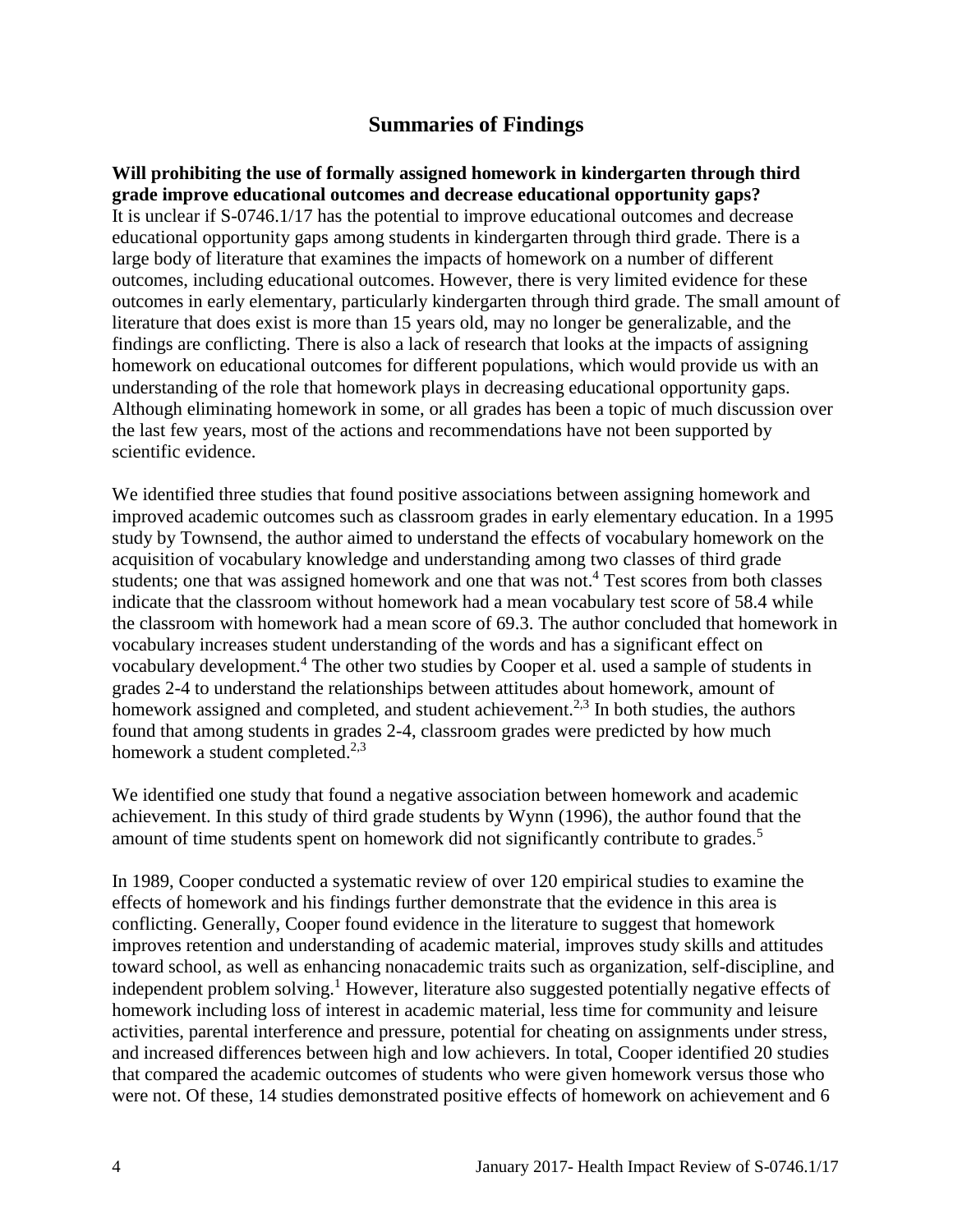favored no homework.<sup>1</sup> Cooper also noted a strong grade level interaction in that the correlation between amount of homework and achievement was nearly zero for grades 3-5 but stronger among those in grades 5 through 9, and stronger still for those in high school.<sup>1</sup> Given all of this evidence, Cooper still drew the conclusion in a later study that, "... [evidence] supports the assignment of homework in early grades, not necessarily for its immediate effects on achievement but rather for its potential long-term impact. The impact of early-grade homework is mediated, through time, by its facilitation of the development of proper study skills, which, in turn, influence grades."<sup>3</sup>

Finally, it is important to consider that the relationship between homework and academic performance is further mediated by additional factors such as attitudes about homework and perceptions about the amount of homework assigned. Cooper et al. examined these relationships for students in grades 2-4 and found that student attitudes towards homework were negatively associated with standardized test scores but not with classroom grades, and that student reports of how much teacher-assigned homework they were given were negatively associated with grades.<sup>2,3</sup> In other words, students who had a negative attitude toward homework were more likely to have lower test scores, but their attitudes did not affect classroom grades, and if students thought their teachers assigned too much homework, this had a negative effect on their grades. Further, positive parent attitudes toward homework predicted the level of parent facilitation in the homework process as well as a student's attitude towards homework.<sup>2</sup> These complex relationships make understanding the direct path from homework to educational outcomes difficult.

#### **Other considerations**

We pursued other research questions in order to determine if there are alternate pathways leading from the provisions in the bill to positive or negative health impacts. We ultimately did not include these pathways in the logic model on page 3 of this review because there was insufficient evidence to determine if the connections exist. We evaluated the evidence concerning 1) the impact of homework on sleep, and 2) impact of homework on family and leisure-time activities.

#### *Impact of homework on sleep*

There is a lack of evidence in the literature to demonstrate an association between homework and sleep patterns of students, particularly among grades K-3. One study from China investigated the impact of time spent on homework on the sleep schedules of children aged 5 to 12.<sup>31</sup> The authors found that homework schedule (i.e. time spent on homework each night) was significantly associated with later bedtime, later wake time, and shorter sleep duration overall. The impact on sleep behaviors was greatest during the weekday than on weekends.<sup>31</sup> Further, the National Sleep Foundation recommends children between the ages of 5-12 should get 9 to 11 hours of sleep each night. A nationally representative survey found that only 50% of 3rd-6th graders in the United States get the recommended amount of sleep on a school night, although this estimate grows to 80% if you include students who get at least 8 hours of sleep.<sup>32</sup> This survey also found that students in the total sample population (grades 3-12) who get enough sleep are less likely than those who do not get enough sleep to be assigned homework everyday.<sup>32</sup> While this evidence is suggestive of an association between homework and the amount of sleep students get, not enough research has been conducted to make a definitive conclusion about the relationship.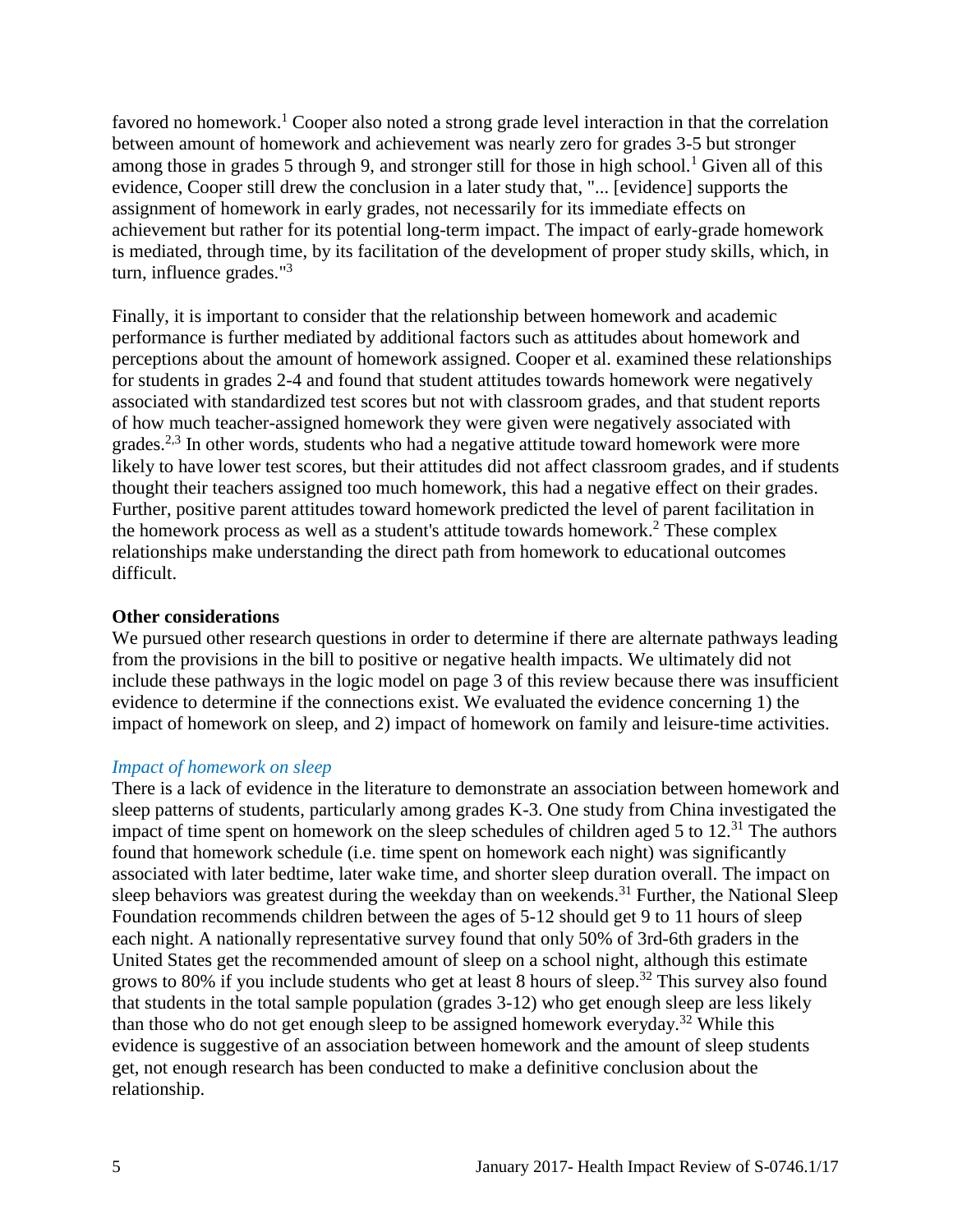#### *Impact of homework on family and leisure-time activities*

We also examined the relationship between homework and time spent on other activities such as physical activity, leisure-time activities, and time spent with family. Data from a nationally representative survey in the United States that included 1,000 public school teachers of grades K-12, 501 parents of children in grades K-12, and 2,101 students in grades 3-12 provides evidence for how students currently spend their time on weekdays after school. In terms of other activities that occupy at least one hour of time on a school day, homework ranks behind time with family, time with friends, and time spent participating in activities. Among elementary school students, 62% report spending at least three hours a day with family, and 88% spend at least one hour. Additionally, 63% of elementary school students spend one hour or more participating in activities and 55% spend at least one hour with friends. Finally, 63% of elementary students report spending less than an hour on homework each night.<sup>32</sup> The National Parent Teacher Association and the National Education Association endorse the "10-minute rule", which says that the total amount of homework a student should have per night, for all subjects combined, is 10 minutes per grade level. That translates to 10 minutes of homework a night for a student in first grade, 30 minutes for a student in third grade, 60 minutes for a student in sixth grade, and so on. Given that students in elementary are reporting relatively low amounts of homework and higher amounts of time spent with family and participating in activities, it is unclear how the additional time provided by eliminating homework in grades K-3 would be utilized.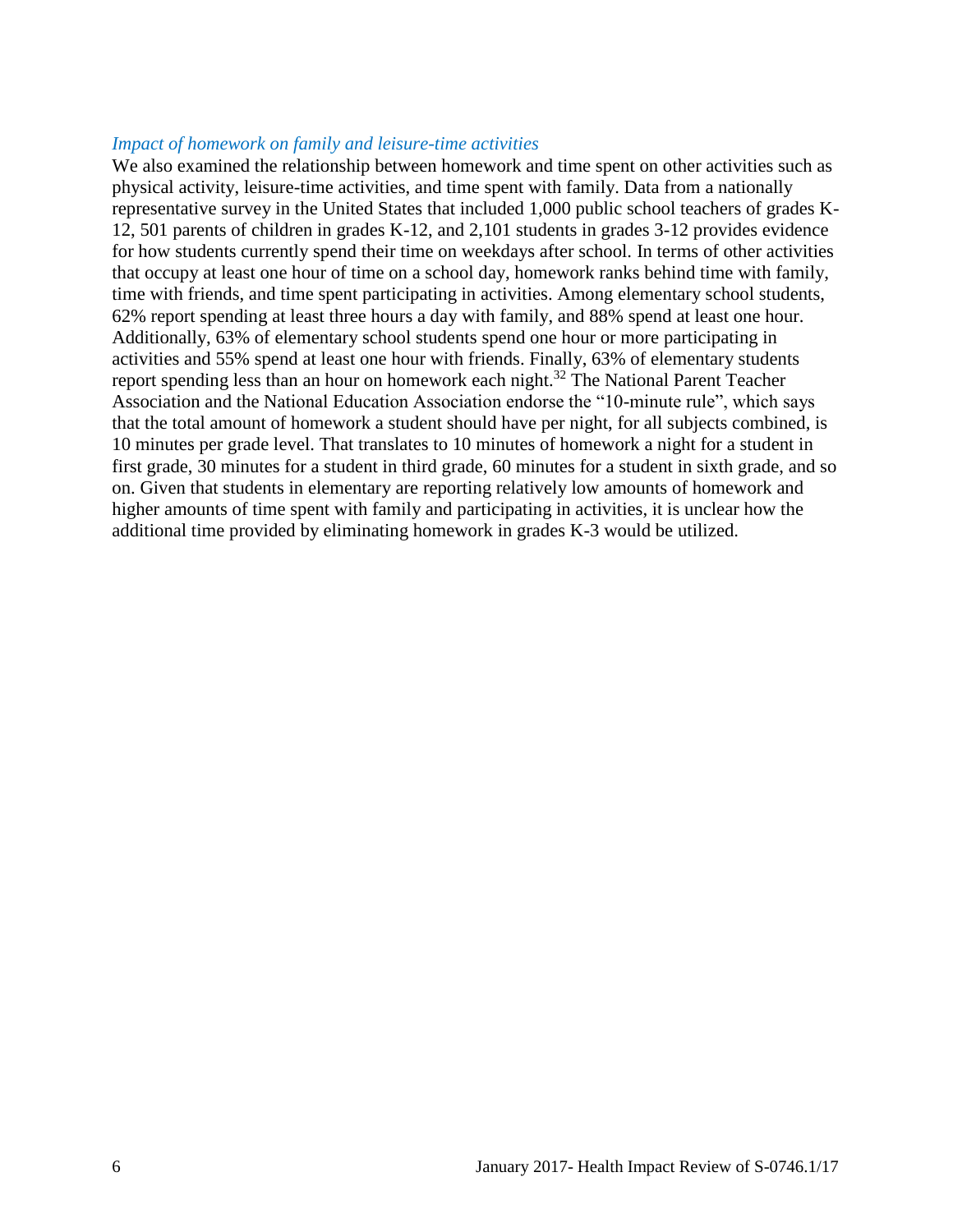**Logic Model- Additional Pathways**



**Figure 2 Potential additional pathways leading from educational outcomes to health and health disparities**

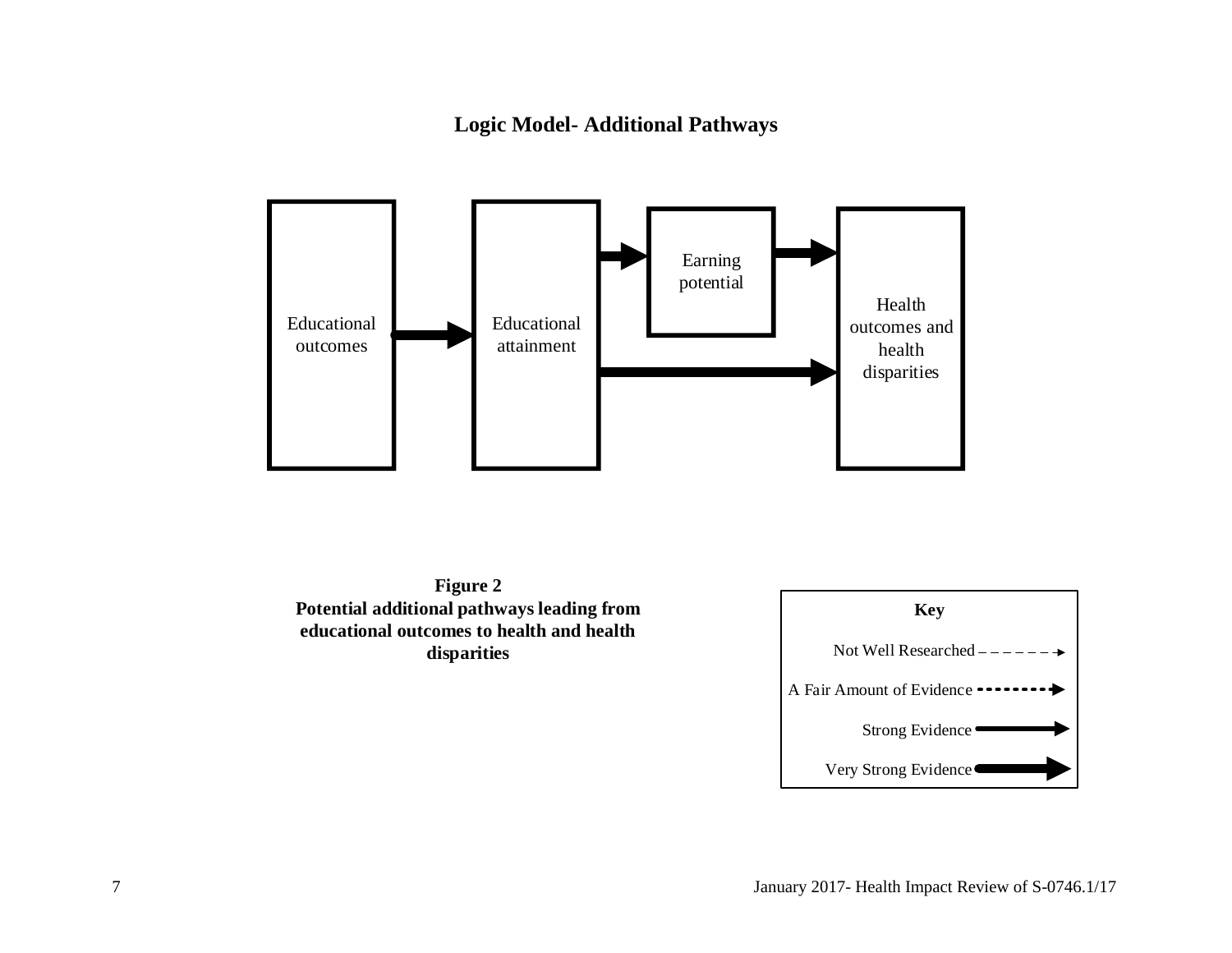#### **Discussion of Additional Pathways**

#### **Overview**

For this Health Impact Review, we examined the most direct pathway leading from the provisions of S-0746.1/17 to health and health disparities, which is through educational outcomes. Because there was a lack of evidence to support an association and the directionality of the association could not be determined (i.e. a positive impact or a negative impact), we were unable to conclude what the impacts would be further down the logic model. What we do know from evidence in the literature is that very strong associations do exist between educational outcomes, educational attainment, earning potential and income, health, and health disparities.<sup>6-30</sup> The following sections outline the evidence from the literature for each of these associations. The direction of the associations will be dependent on whether or not the provisions of S-0746.1/17 have a positive or negative impact on educational outcomes for students in grades K-3. In other words, if future research demonstrates that assigning homework in grades K-3 has a positive impact on educational outcomes, then existing evidence would further support positive impacts on educational attainment, earning potential, income, health and health disparities. Conversely, if future research demonstrates that assigning homework in grades K-3 has a negative impact on educational outcomes, then existing evidence would further support negative impacts on these outcomes.

#### **Educational outcomes and educational attainment**

There is very strong evidence that educational outcomes such as classroom grades and student's readiness to learn are associated with educational attainment.13,16,19,30 For example, one study found that low grades during primary school were predictive of not having completed a secondary education by age 20 or 21.<sup>30</sup> In addition several measures of educational outcomes are innately indicative of education attainment (e.g. specific grades are required as a prerequisite for high school graduation—one measure of educational attainment) further supporting the strengthof-evidence for this relationship.

#### **Educational attainment and earning potential**

There is very strong evidence for the connections between educational attainment and income as well as rates of unemployment. National data from 2015 indicate that as educational attainment increases median weekly earnings also increase and unemployment rates decrease.<sup>8</sup> These links are well documented globally, and data indicate that these trends do exist in Washington state as well. $7,8$ 

#### **Earning potential, health outcomes, and health disparities**

There is very strong evidence that relationships exist between earning potential, health outcomes, and health disparities. There is a large body of robust evidence that supports the association between income, or socioeconomic position, and health.<sup>6,7,9,10,12,20-24,26,28,29</sup> Significant correlations exist between income and a number of health indicators including overall selfreported health, depression, stress, asthma, arthritis, stroke, oral health, tobacco use, women's health indicators, health screening rates, physical activity, and diabetes.<sup>7,9,10,23,28</sup> Further, 2015 data indicate that age-adjusted death rates were higher in Washington census tracks with higher poverty rates.<sup>21</sup> Household income was also the strongest predictor of self-reported health status in Washington in 2016, even after accounting for age, education, and race/ethnicity.<sup>24</sup> Among children, evidence indicates that socioeconomic status in the first five years of life is associated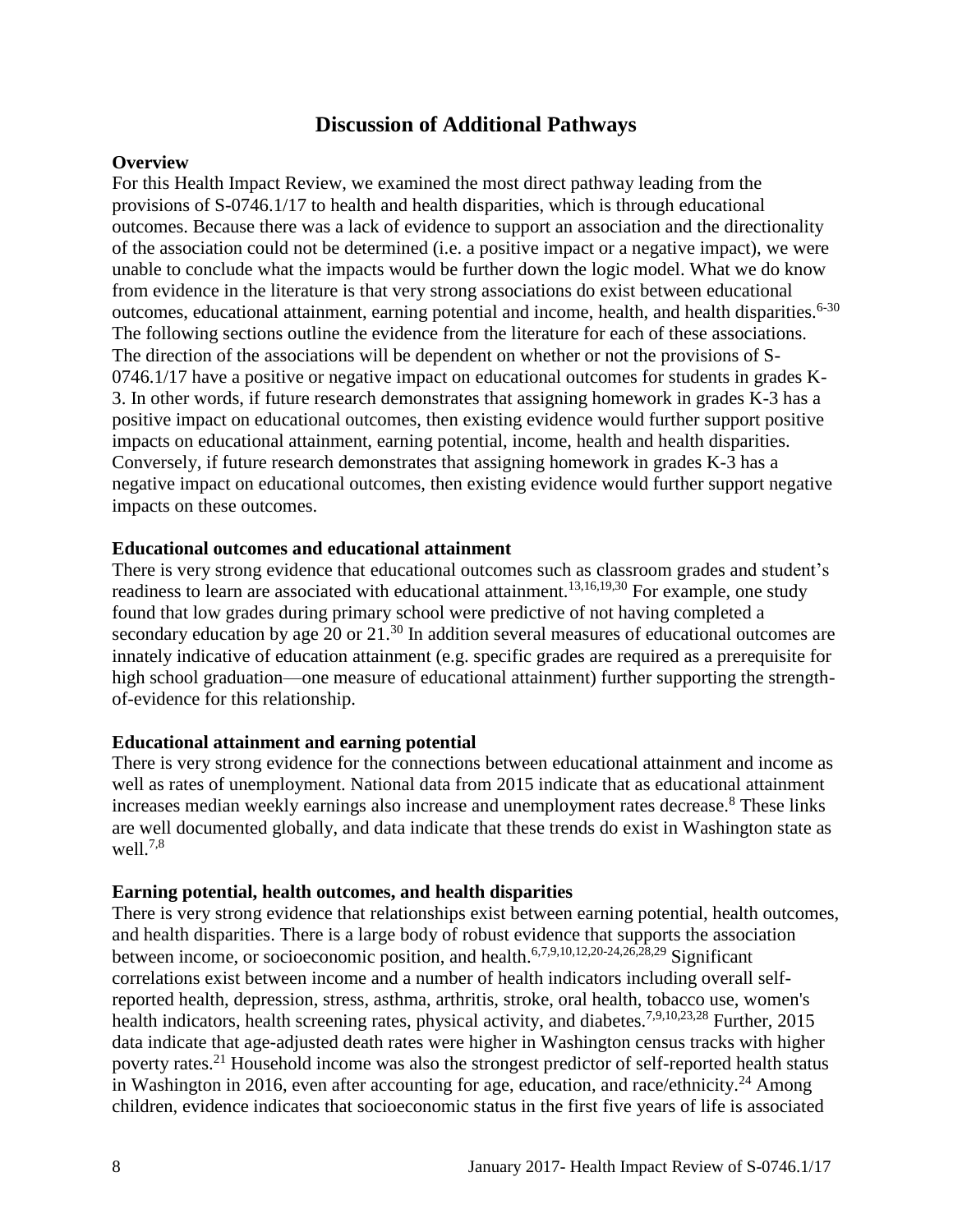with health outcomes in later childhood and adolescence including activity-limiting illness, parent-reported health status, acute and recurrent infections, body mass index (BMI), dental caries, and rates of hospitalization.<sup>26</sup> Finally, financial stress is also associated with adverse outcomes for families such as problem behavior in adolescents, interparental conflict, and parental depression.<sup>22</sup>

#### **Educational attainment, health outcomes, and health disparities**

There is very strong evidence that educational attainment is associated with health. Data collected nationally and in Washington state indicate a correlation between educational attainment and health outcomes such as rates of diabetes, oral health problems, tobacco use, inactivity, obesity, depression, and coronary heart disease. The correlation between health and education is observed even after controlling for income, which can also serve as a mediating factor. 6,7,9,11,12,14,15,17,18,21,24,25,27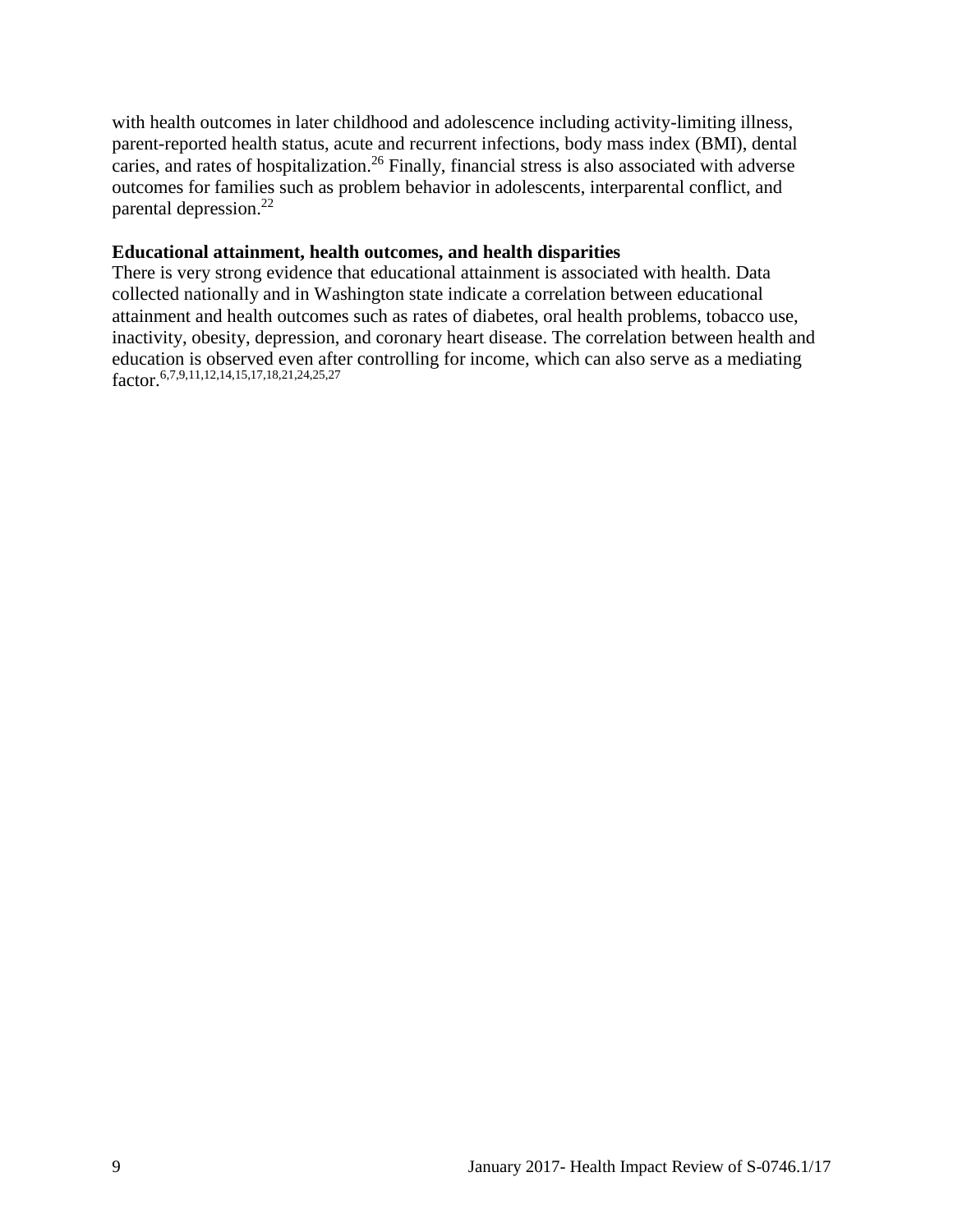## **Annotated References**

#### 1. **Cooper Harris. Synthesis of Research on Homework.** *Educational Leadership.* **1989.**

In this article, Cooper highlights the findings from his 1989 systematic review on the effects of homework, which included over 120 studies. Generally, Cooper found evidence in the literature to suggest that homework improves retention and understanding of academic material, improves study skills and attitudes toward school, as well as enhancing nonacademic traits such as organization, self-discipline, and independent problem solving. However, literature also suggested potentially negative effects of homework including loss of interest in academic material, less time for community and leisure activities, parental interference and pressure, potential for cheating on assignments under stress, and increased differences between high and low achievers. In total, Cooper found 14 studies that demonstrated positive effects of homework on achievement and 6 that favored no homework. Cooper also noted a strong grade level interaction in that the correlation between amount of homework and achievement was nearly zero for grades 3-5 but stronger among those in grades 5 through 9, and stronger still for those in high school. Cooper concludes that for students in elementary, the effect of homework on achievement is trivial if anything. Cooper goes on to provide policy recommendations and says that elementary school students, "...should be given homework, even though it should not be expected to improve test scores. Instead, homework for young children should help them develop good study habits, foster positive attitudes toward school, and communicate to students that learning takes place at home as well as school."

#### 2. **Cooper Harris, Jackson Kristina, Nye Barbara, et al. A model of homework's influence on the performance evaluation of elementary school students.** *The Journal of Experimental Education.* **2001;69(2):181-199.**

In this analysis, Cooper et al. utilized structural equation modeling (SEM) to test the influence of homework on classroom performance among elementary school children. The authors describe that SEM is, "...similar to multivariate regression in its ability to examine relationships after accounting for relationships with other variables. Moreover, SEM allows for the simultaneous estimation of direct and indirect effects and also provides overall fit indices for the model." To be included in the study, the authors needed a complete data set from the teacher (grades 2-4), at least 1 student in that teacher's class, and data from 1 of that student's parents of guardians. In total, the authors analyzed data from 214 independent data units (with 1 unit being a student and their parent/guardian). The sample was drawn from three school districts including a large metropolitan public school district, a suburban school district, and a rural school district. The authors used a variety of tools for data collection such as a homework process inventory survey, Tennessee Comprehensive Assessment Program (TCAP) scores, parent reports, and classroom grades. All data collection took place in 1995. The most relevant finding from the author's model was that classroom grades were predicted by how much homework a student completed but were unrelated to a student's attitude towards homework. Further, positive parent attitudes toward homework also predicted the level of parent facilitation in the homework process as well as a student's attitude towards homework.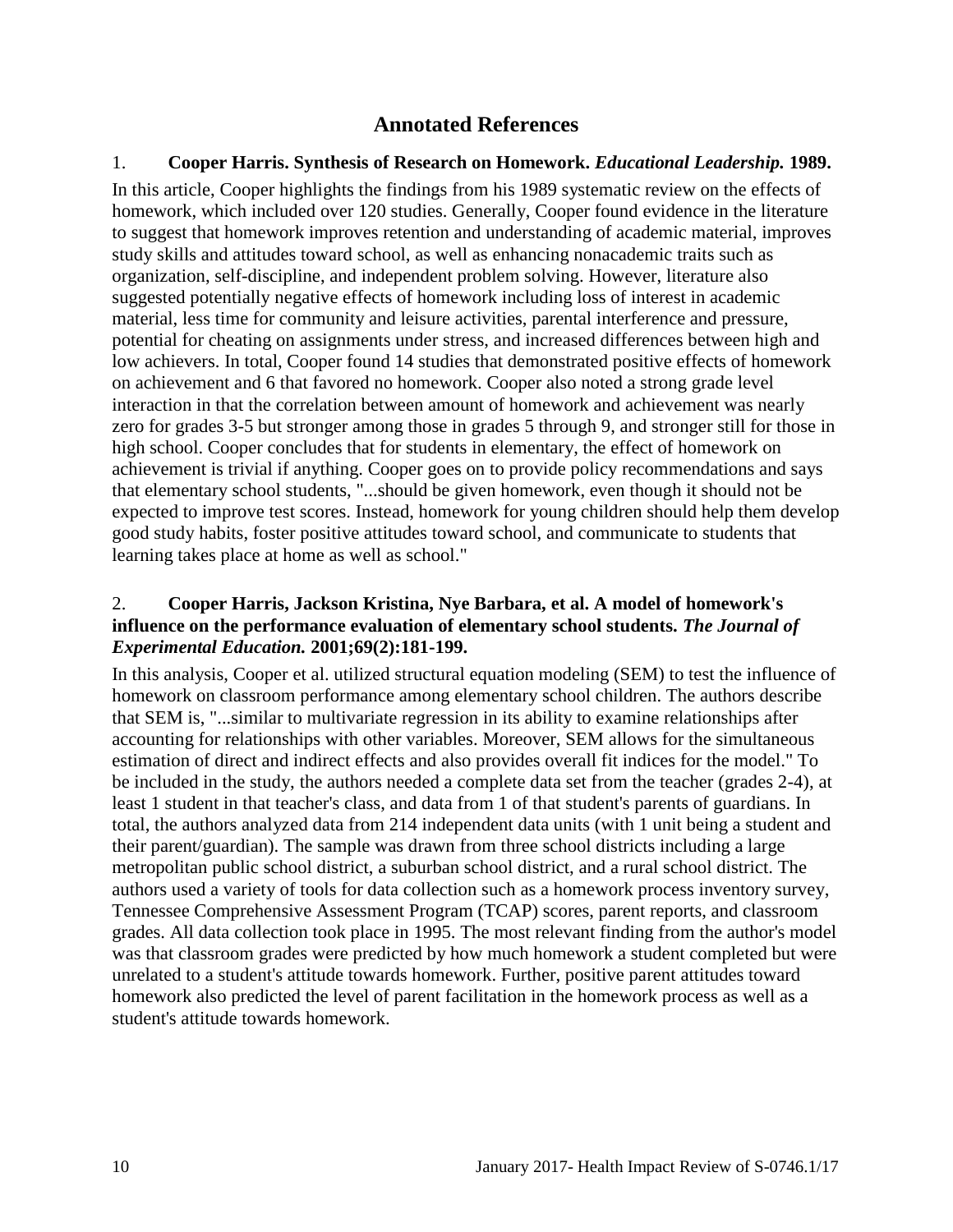#### 3. **Cooper Harris, Lindsay James J., Nye Barbara, et al. Relationships among attitudes about homework, amount of homework assigned and completed, and student achievement.**  *Journal of Educational Psychology.* **1998;90(1):70-83.**

Cooper et al. aimed to understand the relationships between attitudes about homework, amount of homework assigned and completed, and student achievement among kids in lower grades (grades 2-4) and those in upper grades (grades 6-12). In total, the authors collected data from 709 "triads", meaning they had data from one teacher, at least one student in that teacher's class, and one parent of that student. In addition to test scores from the Tennessee Comprehensive Assessment Program (TCAP) and teacher assigned grades, the authors used a questionnaire called the Homework Process Inventory (HPI) to collect data about a number of aspects of homework practices and procedures. Focusing on the results for just the lower grades, the authors found that student reports of how much teacher-assigned homework they were given was negatively associated with grades. Next, there was a significant positive relationship between parent attitudes about homework and student attitudes, and student attitudes were negatively related to TCAP scores. Finally, the authors found that students' grades were positively associated with the amount of homework they completed. In conclusion, Cooper et al. describe how, "...we suggest that the present study supports the assignment of homework in early grades, not necessarily for its immediate effects on achievement but rather for its potential long-term impact. The impact of early-grade homework is mediated, through time, by its facilitation of the development of proper study skills, which, in turn, influence grades."

## 4. **Townsend Stacy.** *The Effects of Vocabulary Homework on Third Grade Achievement***, Kean College of New Jersey; 1995.**

Townsend aimed to understand the effects of vocabulary homework on the acquisition of vocabulary knowledge and understanding among third grade students. The author utilized two classrooms of third grade students, a total of 40 students, who were all between 8 and 9 years of age. Both classrooms were taught the same vocabulary lesson and only one classroom was assigned homework that included finding definitions in the dictionary, illustrating vocabulary words, yes or no questions about the words, and a synonym worksheet. After 3 weeks of lessons, the students were given a vocabulary test and the scores of the two classrooms were compared. The author found that the classroom without homework had a mean score of 58.4 (standard deviation of 16.49) while the classroom with homework had a mean score of 69.3 (standard deviation of 14.02). The author concluded that homework in vocabulary increases student understanding of the words and has a significant effect on vocabulary development.

#### 5. **Wynn Janet.** *The Effects of Family Involvement, Homework, and TV Time on Student Grade Point Average***: Education, Auburn University; 1996.**

In this dissertation, Wynn presents an overview of the literature as well as the findings of a study that aimed to examine the effects of family involvement, homework, and TV time on the GPA of third grade students. The author included a total of 170 third grade students from 15 different classes in five elementary schools in the southeast United States. Wynn used a number of instruments to collect information including school files for demographic data, report card data to calculate student's grade point average, a family involvement survey, and scores from a Cognitive Abilities Test. The first finding of interest was that the amount of time students spent on homework did not significantly contribute to grades. Next, there was a significant association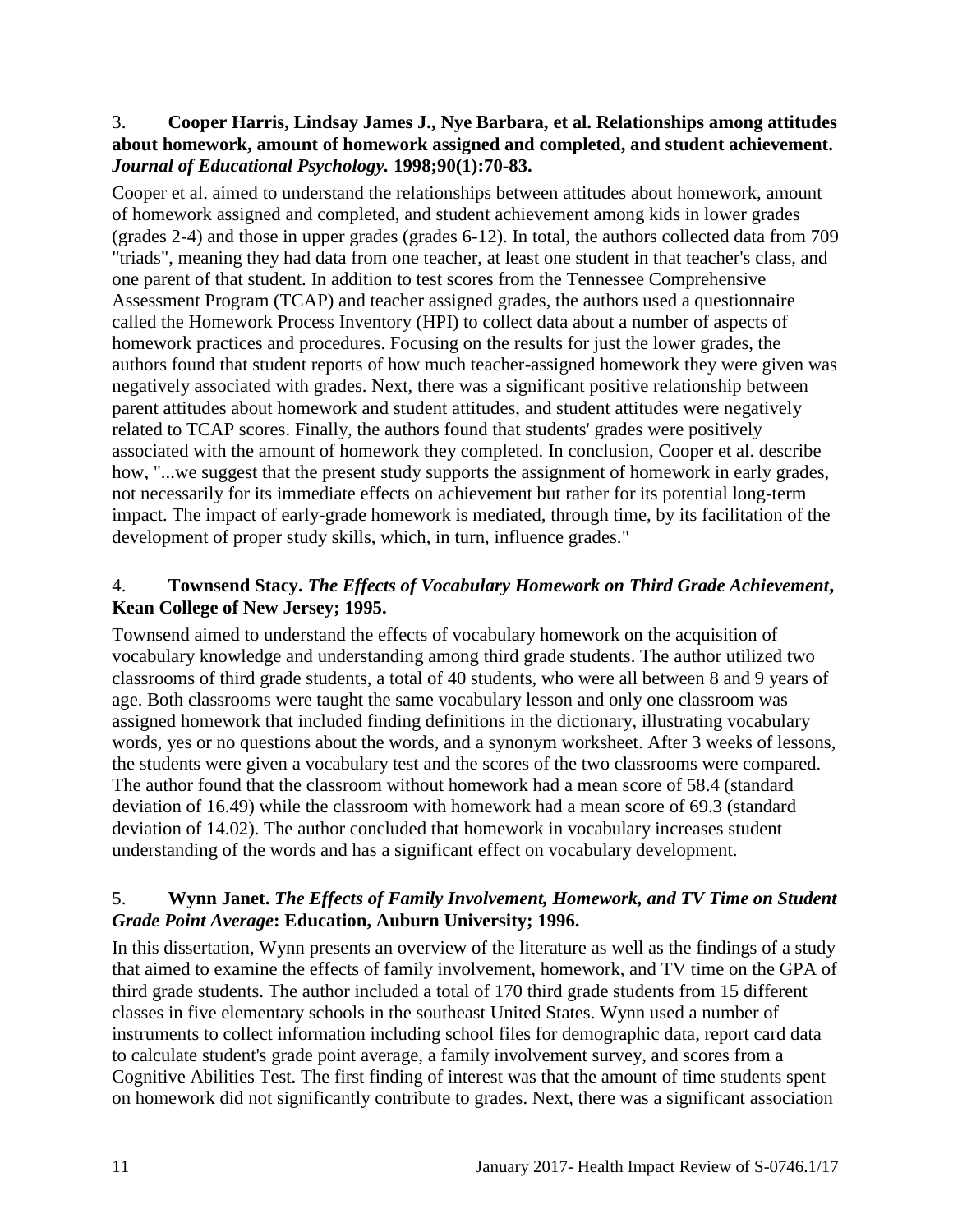between family involvement in students' social and academic lives and higher grades. Further, there was an association between families who were more involved with their children and more time spent on homework.

## 6.*Health of Washington State: Mental Health.* **Washington State Department of Health;2008.**

Washington Behavioral Risk Factor Surveillance System (BRFSS) data from 2004-2006 indicate that American Indians and Alaska Natives and non-Hispanic black individuals reported significantly higher rates of poor mental health compared to other groups. These relationships persisted after adjusting for additional factors such as age, income, and education. Washington BRFSS data also show an association between lower annual household income and poor mental health, a relationship that was also shown with education. It is well understood that mental health is also closely related to other areas such as employment opportunities, physical health, substance abuse. This report also highlights a Washington state study from 2002 that reveal that 16% of individuals in the state who were receiving publicly funded mental health services had at least one felony conviction, a rate over twice that of the general population.

## 7. **Centers for Disease Control and Prevention. Behavioral Risk Factor Surveillance System Prevalence And Trends Data: Washington-2014. 2014;**

#### **[http://apps.nccd.cdc.gov/brfss/page.asp?cat=XX&yr=2014&state=WA#XX.](http://apps.nccd.cdc.gov/brfss/page.asp?cat=XX&yr=2014&state=WA#XX) Accessed August 16, 2016.**

Behavioral Risk Factor Surveillance System (BRFSS) 2014 data from Washington state show significant correlations between lower income and a number of health indicators including: worse overall self-reported health, depression, asthma, arthritis, stroke, oral health, tobacco use, women's health indicators, health screening rates, physical activity, and diabetes. Data also show that as educational attainment increases income level also increases.

#### 8. **Bureau of Labor Statistics website. Employment projections: Earnings and unemployment rates by educational attainment. Last Updated March 15, 2016; [http://www.bls.gov/emp/ep\\_chart\\_001.htm.](http://www.bls.gov/emp/ep_chart_001.htm) Accessed November 1, 2016.**

National data from 2015 indicate that as educational attainment increases median weekly earnings also increase and unemployment rates decrease.

## 9. **Christensen Trevor, Weisser Justin.** *Health of Washington State Report: Tobacco Use.* **Washington State Department of Health;2015.**

Christensen et al. report Washington state Behavioral Risk Factor Surveillance System (BRFSS) data from 2012 to 2014 indicate that prevalence of smoking decreases as income and levels of education increase. Further, American Indians and Alaska Natives (AI/AN) and Native Hawaiian/Other Pacific Islander populations have significantly higher smoking rates than white, black, Hispanic, and Asian populations.

## 10. **Ellings Amy.** *Health of Washington State Report: Obesity and Overweight.* **Washington State Department of Health;2015.**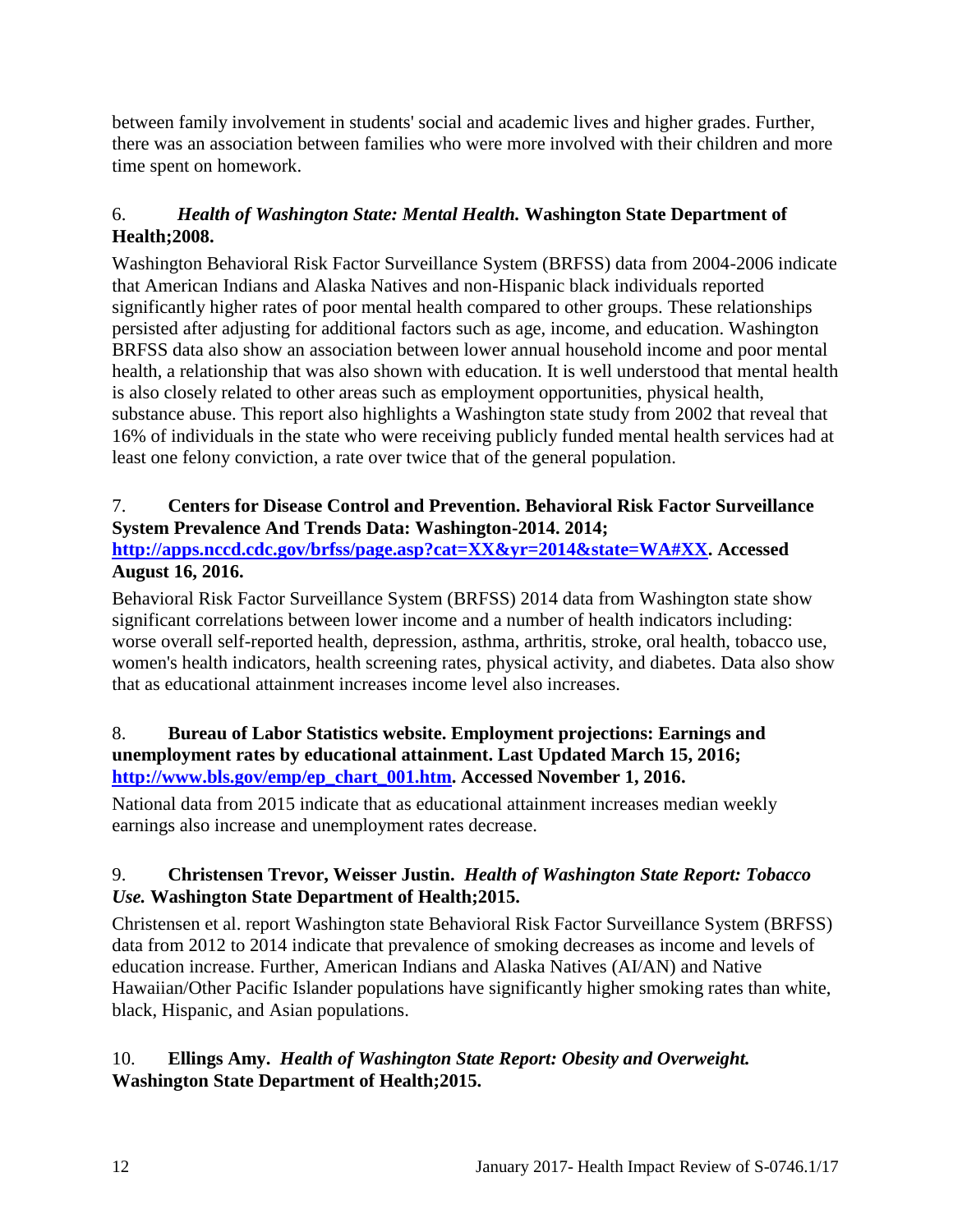Ellings reports Washington state Behavioral Risk Factor Surveillance System (BRFSS) data from 2002-2014, which shows that obesity rates are the highest among low income families and that as income increases, rates of obesity decrease. Further, individuals that graduated college or attended some college had lower rates of obesity than those who had a high school education or less. Black, American Indian and Alaska Native, and Hispanic Washington residents had higher rates of obesity even after accounting for gender, income, education, and age.

#### 11. **Kandel Denise B., Griesler Pamela C., Schaffran Christine. Educational attainment and smoking among women: Risk factors and consequences for offspring.** *Drug and Alcohol Dependence.* **2009;104:S24-S33.**

Researchers examined United States data from four national data sets and found that, among women, lower levels of education are associated with greater risk of being a current smoker, smoking daily, smoking heavily, being nicotine dependent, starting to smoke at an early age, having higher levels of circulating cotinine (a metabolite of nicotine) per cigarettes smoked, and continuing to smoke in pregnancy. In addition, lower levels of maternal education were linked to increased risk of antisocial behavior among offspring.

## 12. **Kemple Angela.** *Health of Washington State Report: Diabetes.* **Washington State Department of Health;2016.**

Kemple presents data from Washington regarding diabetes in the state. Washington data from the Behavioral Risk Factor Surveillance System (BRFSS) from 2012-2014 show that among adults, the percentage of persons with diabetes increased as household income decreased. This relationship was also true for education. Further, BRFSS data also show that age-adjusted diabetes prevalence is highest among those who are Hispanic, American Indian/Alaska Native, and black.

#### 13. **Lucio R, Hunt E, M Bornovalova. Identifying the necessary and sufficient number of risk factors for predicting academic failure.** *Developmental Psychology.* **2012;48(2):422- 428.**

Lucio et al. analyzed data from the Educational Longitudinal Study: 2002 which includes a national sample of 14,796 students. The authors used a 5-step process to identify which factors contribute to academic 'failure'—a grade point average (GPA) of less than 2.0 which is the minimum GPA needed to graduate from high school. They found that a number of academic outcomes impact a student's GPA and therefore their ability to attain a high school diploma. Many of these are academic outcomes that other research has found to be impacted by skipping breakfast such as academic engagement, grade retention, and behavior among students. The authors also found that the odds of passing decreased with each additional risk factor: "For each risk factor that is added, there is a 47% increased likelihood of failing."

#### 14. **McCarty C. A., Mason W. A., Kosterman R., et al. Adolescent school failure predicts later depression among girls.** *The Journal of adolescent health : official publication of the Society for Adolescent Medicine.* **Aug 2008;43(2):180-187.**

McCarty et al. conducted a prospective longitudinal cohort study with a sample of 808 youth followed from ages 10 to 21. The researchers discovered that adolescent school 'failure'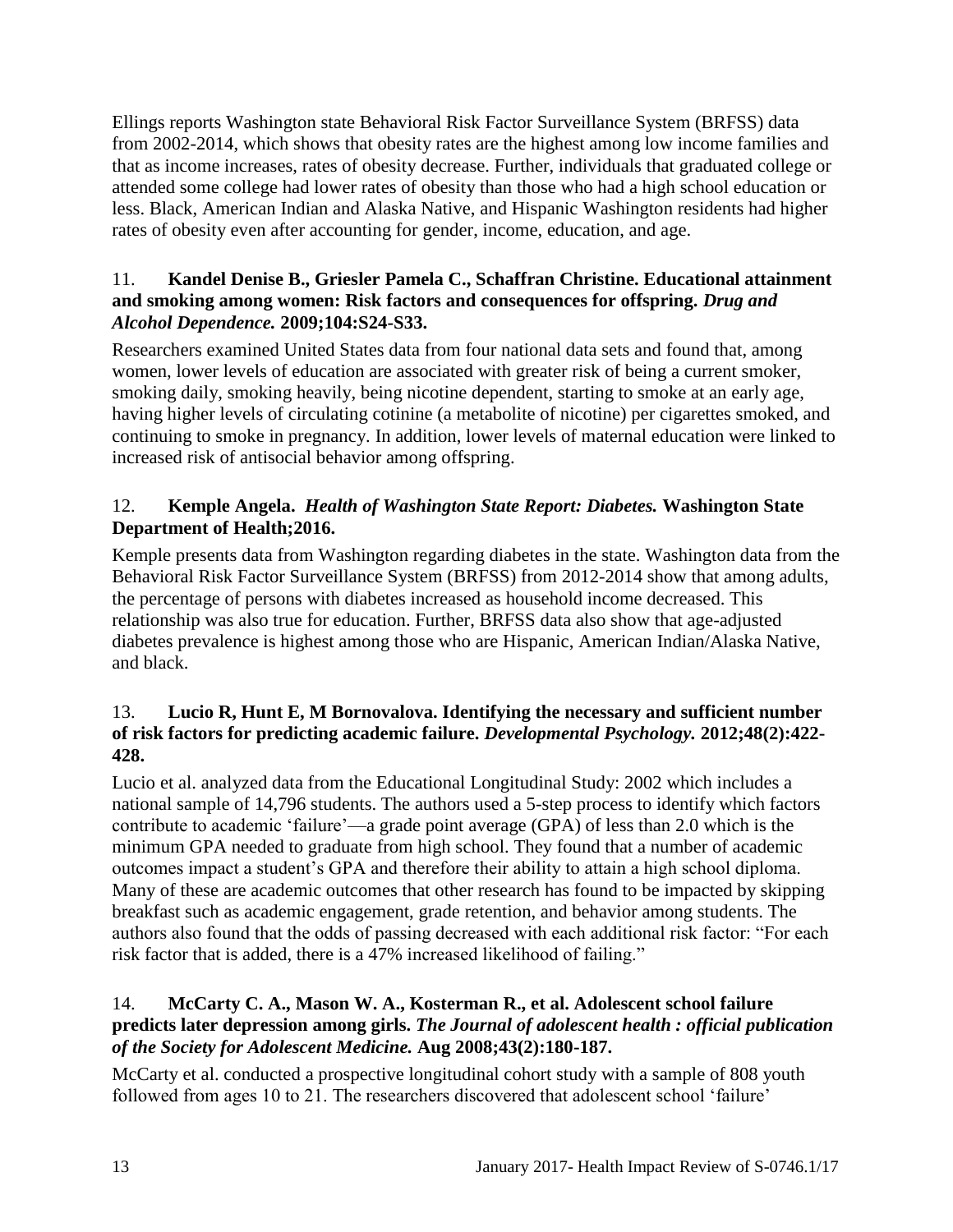(meaning being suspended, expelled, or dropping out of high school early) predisposed girls to depression in early adulthood.

## 15. **McLaren L. Socioeconomic status and obesity.** *Epidemiologic Reviews.* **2007;29:29- 48.**

McLaren et al. conducted a meta-analysis exploring the relationship between obesity and SES among adults. A total of 333 studies published internationally met the inclusion criteria. In highly developed countries, the majority of the studies found higher body weights among women with lower education attainment. Nearly 50% of the studies in highly developed countries found the same relationship for men.

#### 16. **Melby J. N., Conger R. D., Fang S. A., et al. Adolescent family experiences and educational attainment during early adulthood.** *Developmental psychology.* **Nov 2008;44(6):1519-1536.**

Melby et al. analyzed data from a longitudinal study of two-biological-parent intact families in Iowa. They had a sample size of 451 families. The researchers conducted modeling to determine what factors impact educational attainment and found level of academic engagement was strongly correlated with later educational attainment.

## 17. **Mersky JP, AJ Reynolds. Educational success and adult health: Findings from the Chicago longitudinal study.** *Prevention Science.* **2009;10(2):175-195.**

Mersky and Reynolds analyzed data from a Chicago prospective cohort study that followed 1,539 individuals. Results indicate that high school completion was significantly and inversely associated with tobacco smoking, frequent substance use, depression, and no health insurance coverage. In addition, middle school reading performance was inversely related to depression and student's expectation to attend college was negatively associated with frequent drug use.

## 18. **Mezuk B, Eaton WW, Golden SH, et al. The influence of educational attainment on depression and risk of type 2 diabetes.** *American Journal of Public Health.* **2011;98(8):1480.**

Researchers analyzed adult survey data collected in the Baltimore Epidemiological Catchment Area and then conducted follow-up interviews with the survey cohort. Mezuk et al. found a statistically significant association between type 2 diabetes and lower educational attainment. In addition, the data indicate that depression was associated with type 2 diabetes, but each year of education attained decreased the risk of type 2 diabetes for those experiencing depression.

## 19. **Ou Suh-Ruu, Reynolds Arthur J. Predictors of educational attainment in the Chicago Longitudinal Study.** *School Psychology Quarterly.* **2008;23(2):199-229.**

Ou and Reynolds analyzed data from the Chicago Longitudinal Study, using a sample size of 1,286 youth in order to investigate predictors of high school completion and total educational attainment. They found that, among other factors, school absences, grade retention, and youth's educational expectations all influenced educational attainment.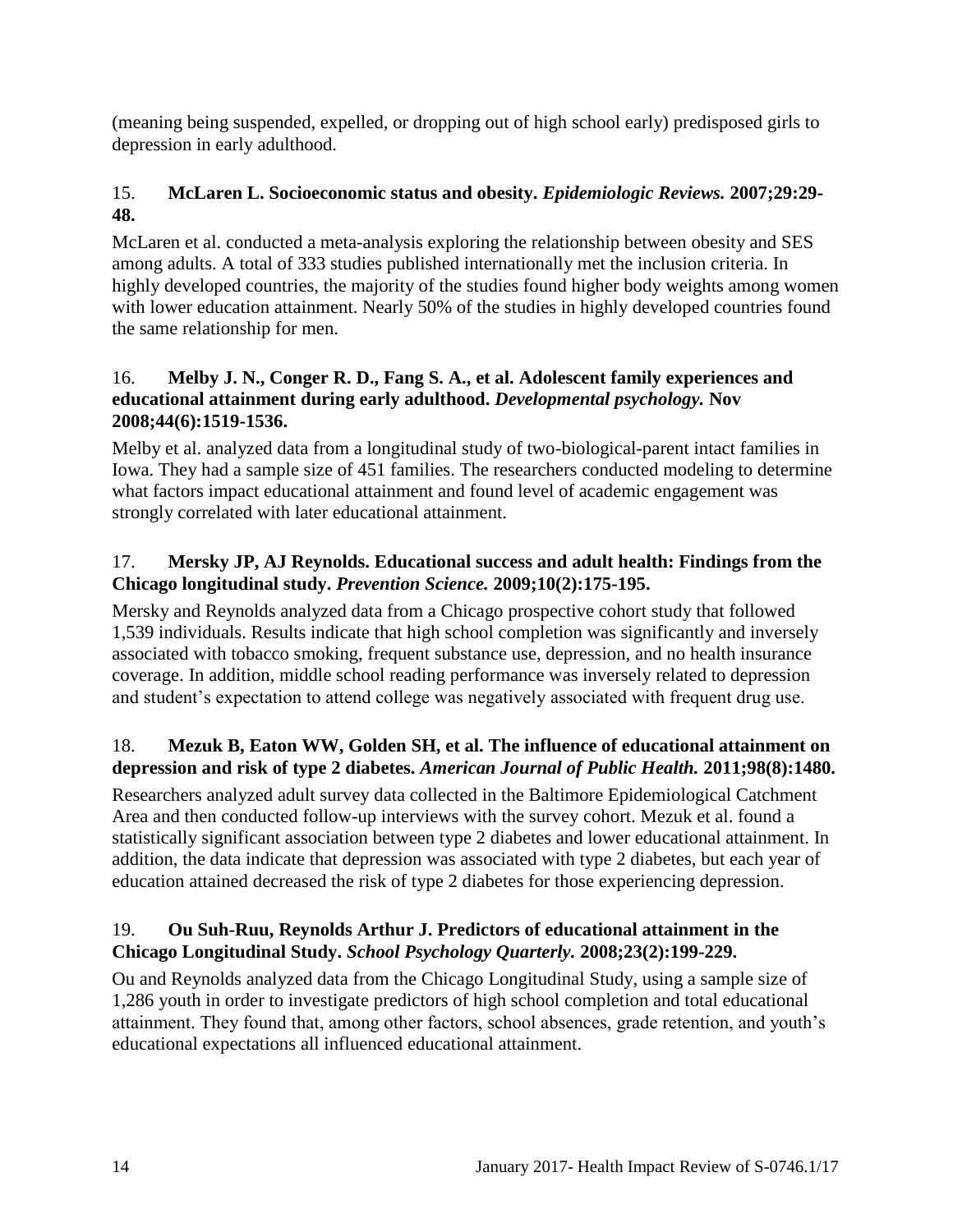#### 20. **Paul Karsten I., Moser Klaus. Unemployment impairs mental health: Metaanalyses.** *Journal of Vocational Behavior.* **2009;74(3):264-282.**

Paul et al. conducted a meta-analysis of 237 cross-sectional and 87 longitudinal studies that examined the relationship between mental health and unemployment. The meta-analysis of cross-sectional data revealed that unemployed persons showed significantly more symptoms of distress and impaired well-being than did employed persons. The meta-analyses of longitudinal studies and natural experiments supported the concept that unemployment is not only correlated to distress but also causes it.

## 21. **Poel A.** *Health of Washington State Report: Mortality and Life Expectancy. Data Update 2015.* **Washington State Department of Health;2015.**

Poel presents Washington state data on mortality and life expectancy. The data show that ageadjusted death rates were higher in Washington census tracks with higher poverty rates. The state data also show that American Indian/Alaska Natives, Native Hawaiian/Other Pacific Islanders, and black residents had the highest age-adjusted death rate and shortest life expectancy at birth compared to other groups in the state.

## 22. **Ponnet K. Financial stress, parent functioning and adolescent problem behavior: an actor-partner interdependence approach to family stress processes in low-, middle-, and high-income families.** *Journal of youth and adolescence.* **Oct 2014;43(10):1752-1769.**

Ponnet cites extensive evidence on the relationship between financial hardship and emotional problems among youth and adults, family conflict, problem behavior among adolescents, and psychological distress. The author analyzed data from a subsample of two-parent families with children between 11 and 17 years of age from the Relationship between Mothers, Fathers and Children study drawn from the Dutch-speaking part of Belgium ( $n= 1,596$  individuals from 798 families). Analysis showed that parents in low-income groups had significantly more financial stress than those in middle-income and high-income groups. The author found that the association between financial stress and problem behavior in adolescents is mediated by depressive symptoms, interparental conflict, and positive parenting. They also found that financial stress had more detrimental impacts on depressive feelings for mothers with low incomes than for those with higher incomes.

## 23. **Prause J., Dooley D., Huh J. Income volatility and psychological depression.**  *American journal of community psychology.* **Mar 2009;43(1-2):57-70.**

Prause et al. analyzed a sample ( $n = 4,493$ ) from the National Longitudinal Survey of Youth. Researchers found that income volatility was significantly associated with depression; and downward volatility (frequent losses in income) was significantly associated with depression even after controlling for baseline depression. High income appeared to act as a buffer, so those with lower incomes were more vulnerable to the adverse effects of downward volatility.

## 24. **Serafin M.** *Health of Washington State Report: Self-reported Health Status. Data Update 2016.* **Washington State Department of Health;2016.**

Serafin presents data from Washington state on self-reported health status. The data show that after accounting for age, education, race and ethnicity, household income was a strong predictor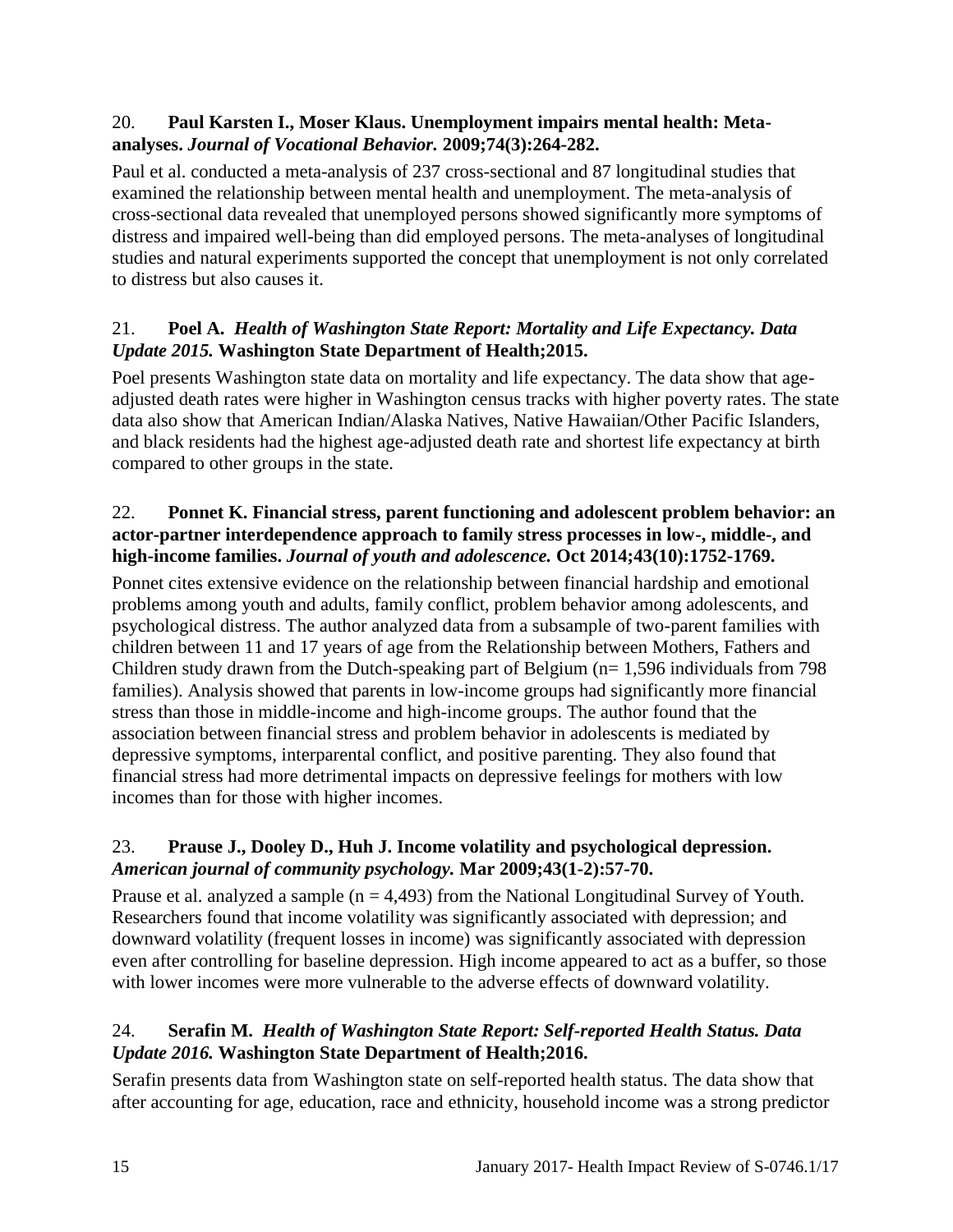of self-reported health status. Health status varied by race and ethnicity, with close to 35% of Hispanics, 30% of American Indian/Alaska Natives, and 20% of Native Hawaiian/Other Pacific Islanders reporting fair or poor health. Washington Behavioral Risk Factor Surveillance System (BRFSS) data from 2012-2014 also show that education was a strong predictor of self-reported fair or poor health after adjusting for age.

#### 25. **Skodova Z., Nagyova I., van Dijk J. P., et al. Socioeconomic differences in psychosocial factors contributing to coronary heart disease: a review.** *Journal of clinical psychology in medical settings.* **Sep 2008;15(3):204-213.**

Skodova et al. conducted a meta-analysis of the literature addressing the relationships between SES, coronary heart disease (CHD), and psychosocial factors contributing to coronary heart disease. Researchers identified 12 studies that met their inclusion criteria. They found that higher levels of education are associated with lower rates of CHD, and that decreasing education is associated with factors that are linked to CHD such as depression, anxiety, hostility, and a lack of social supports.

#### 26. **Spencer N., Thanh T. M., Louise S. Low income/socio-economic status in early childhood and physical health in later childhood/adolescence: a systematic review.**  *Maternal and child health journal.* **Apr 2013;17(3):424-431.**

Spencer et al. conducted a meta-analysis of studies examining the relationship between low socioeconomic status in the first five years of life and physical health outcomes in later childhood and adolescence. Nine studies met the researchers' strict inclusion criteria. The studies indicated significant associations between early childhood low-income status and a number of adverse health outcomes including: activity-limiting illness, parent-reported poor health status, acute and recurrent infections, increasing body mass index (BMI), dental caries, and higher rates of hospitalization.

#### 27. **Steptoe A., Hamer M., Butcher L., et al. Educational attainment but not measures of current socioeconomic circumstances are associated with leukocyte telomere length in healthy older men and women.** *Brain, behavior, and immunity.* **Oct 2011;25(7):1292-1298.**

Steptoe et al. analyzed data collected from 543 male and female London-based civil servants of white European origin. All participants were between the ages of 53 and 76 and healthy. Researchers looked at blood samples to determine telomere length and telomerase activity. Telomere shortening is associated with aging. Short telomeres are also associated with increased risk of premature heart attack and mortality. Researchers found that lower educational attainment was associated with shorter telomere length after controlling for biological and behavioral covariates. This association remained significant even after adjusting for current SES. Researchers speculated that low educational attainment may be an indicator of long-term lower SES, and may be associated with accumulated stress resulting in telomere shortening. They also postulate that education may promote problem-solving skills leading to reduced responses to stress, thereby impacting aging.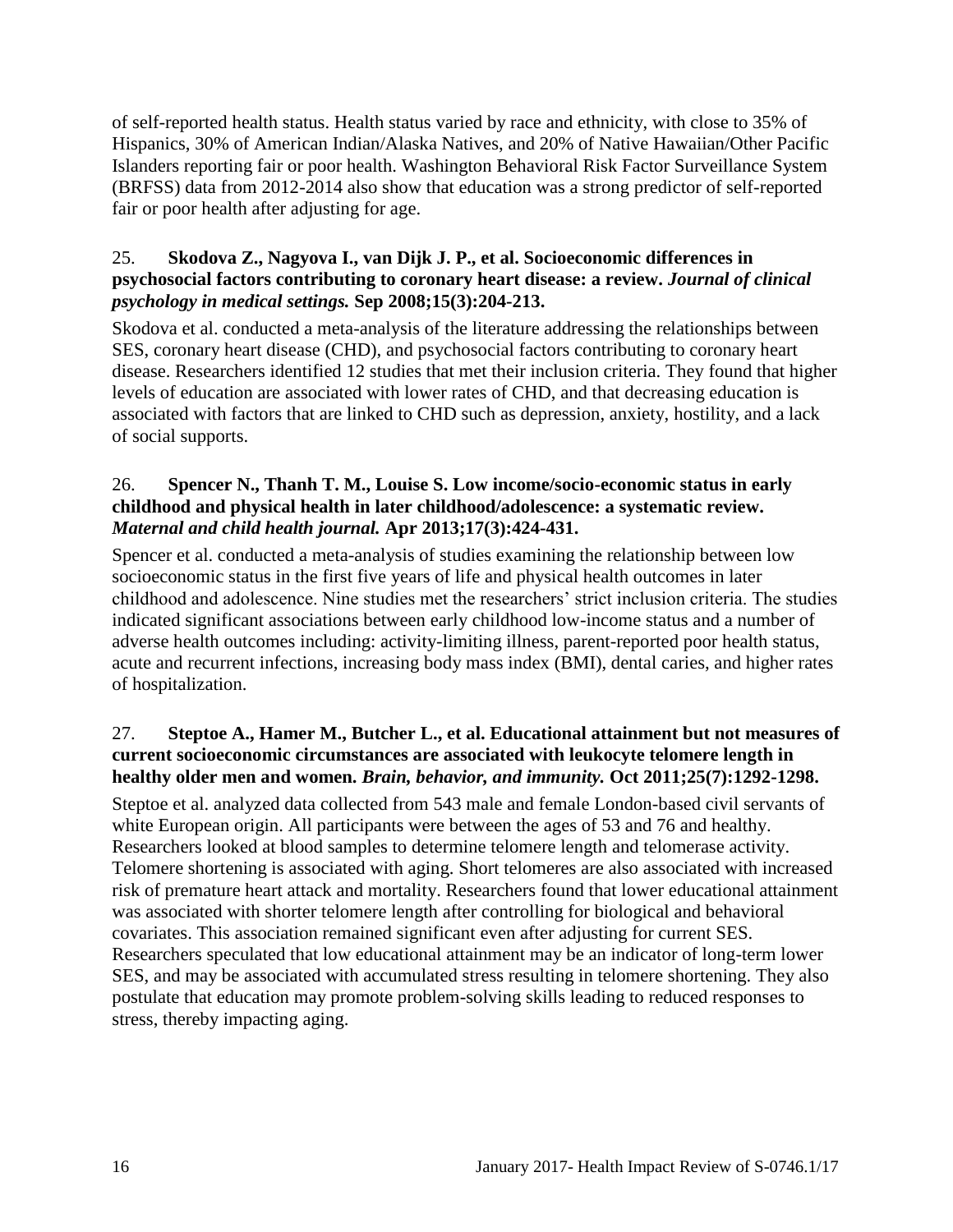#### 28. **Subramanyam M., Kawachi I., Berkman L., et al. Relative deprivation in income and self-rated health in the United States.** *Social science & medicine.* **Aug 2009;69(3):327- 334.**

Subramanyam et al. analyzed data from the 2002, 2004, and 2006 Current Population Surveys conducted by the United States Census Bureau. Researchers found that individuals from the lowest income category were over five times more likely to report being in poor health than participants from the highest income category. In addition, they found that relative deprivation (the differences in incomes between an individual and others who have higher incomes than that individual [one measure of income inequality]) appeared to explain a large part of this association.

#### 29. **VanEenwyk J.** *Health of Washington State Report: Socioeconomic Position in Washington.* **Washington State Department of Health;2014.**

VanEenwyk presents data about socioeconomic position in Washington State including differences within the state as well as statewide differences compared to national data. Data indicate that compared to the United States as a whole, fewer Washington residents are living in poverty and a higher percentage of residents ages 25 and older have college degrees. However, these economic resources are not evenly distributed among all Washington residents. Females in Washington were more likely to be living in poverty than males and were also more likely to have lower wages. Further, American Indian and Alaska Native, Hispanic, and black residents had higher percentages of living in poverty and lower median household incomes compared to other groups. Data also indicated that counties in eastern Washington were more likely to have high poverty rates and high rates of unemployment than counties in western Washington.

## 30. **Winding T. N., Nohr E. A., Labriola M., et al. Personal predictors of educational attainment after compulsory school: influence of measures of vulnerability, health, and school performance.** *Scandinavian journal of public health.* **Feb 2013;41(1):92-101.**

Winding et al. analyzed data from a 2004 questionnaire completed by a cohort of adolescents born in 1989 (n=3053) in Denmark (83% response rate) and linked 2010 educational attainment data from Statistics Denmark. This allowed for a follow-up of 6.5 years. The authors found that low grades during primary school was predictive of not having completed a secondary education by age 20/21 (odds ratios between 1.7 and 2.5). For students with low math grades this association was even stronger. The authors cite two additional studies which have also found an association between school performance and later educational attainment.

#### 31. **Li S., Yang Q., Chen Z., et al. Homework schedule: an important factor associated with shorter sleep duration among Chinese school-aged children.** *Behavioral sleep medicine.*  **Sep 03 2014;12(5):389-397.**

Li et al. utilized a large sample of primary school-aged children to investigate the hypothesis that homework schedules can impact children's sleep habits. The sample included 19,299 children from eight cities in China, with a mean age of 9 years old (range = 5.08-11.99 years). Parentadministered questionnaires were used to collect data about homework schedules, sleep variables, and control variables such as gender, age, grade, extracurricular activities, household income, etc. The authors found that homework schedule (i.e. time spent on homework each